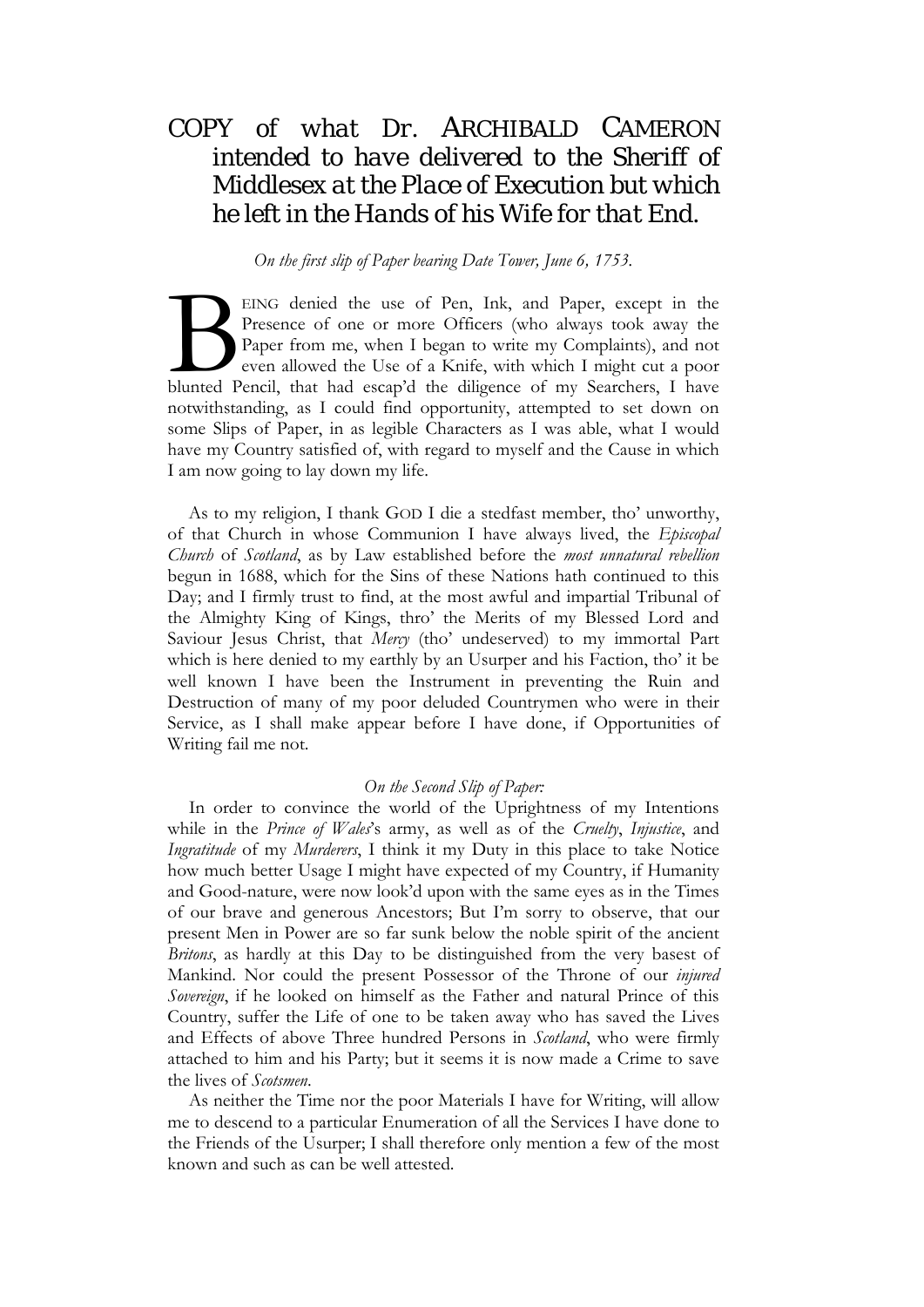In July, 1745, soon after the setting up of the *Royal Standard*, before our small army had reached Corayarick, it was moved by some of the Chiefs to apply to the PRINCE for a strong detachment of clans to distress *Campbell* of *Invera*'s house and Tenants in that Neighbourhood, which my brother *Lochiel*  and I so successfully opposed, by representing to our *generous Leader* (who was always an Enemy to Oppression), that such Proceedings could be no way useful to his Undertaking, that the Motion was entirely laid aside, to the no small Mortification of the Proposers.

My brother and I likewise prevented another such Design against *Breadalbin*, to the great satisfaction of our *Dear Prince*: And on our Return from *England* to *Glasgow*.

### *[\\*A](#page-1-0)rchibald Cameron*

#### *On a Third Slip of Paper:*

My brother and I did Services to the Town of *Glasgow*, of which the principal Gentry in the Neighbourhood were then, and are to this Day, sensible, if they durst own the truth; but that might be construed Disaffection to a *Government* founded on and supported by Lies and Falsehoods.

On our March to *Stirling*, I myself (tho' I am like to meet with a *Hanoverian* Reward for it) hindered the whole Town of *Kirkintullich* from being destroyed and all its Inhabitants put to the Sword by my Brother's Men, who were justly incensed against it for the inhuman murder of two of Lady *Lochiel*'s Servants but two Months before. Here was a sufficient Pretence for Vengeance, had I been inclined to *Cruelty!* But I thank GOD nothing was ever farther from my Nature, tho' I may have been otherwise represented.

Mr. *Campbell* of *Shawfield*, likewise owes me some Favours done to himself and Family, which at least deserve some Return in my Behalf; and Lady *Campbell* of *Lochnell*, now in *London*, can, if she pleases, vouch for the Truth of some of the above Facts.

*Archibald Cameron, June 6, 1753.*

#### *On a Fourth Slip of Paper:*

I thank kind Providence I had the Happiness to be early educated in the Principals of *Christian Loyalty*, which, as I grew in Years, inspired me with an utter Abhorrence of *Rebellion* and *Usurpation*, tho' ever so successful; and when I arrived at Man's Estate I had the joint Testimony of Religion and Reason to confirm me in the Truth of my first Principles: Thus my Attachment to the ROYAL FAMILY is more the Result of *Examination* and *Conviction*, than of *Prepossession* and *Prejudice*. And as I now am, so was I then, ready to seal my *Loyalty* with my Blood: As soon therefore as the *Royal Youth* had set up the *King his Father's Standard*, I immediately, as in Duty bound, repaired to it; and, as I had the Honour, from that time, to be almost constantly about his Person till *November* 1748, (excepting the short time his ROYAL HIGHNESS was in the *Western Isles* after the affair of *Culloden*). I became more and more captivated with his amiable and princely Virtues,

<span id="page-1-0"></span> $\overline{a}$ 

<sup>\*</sup> Mr. Cameron's Custom was, when interrupted, to subscribe his Name, in order, as he told his Wife, to authenticate what he had written, lest he should not have an Opportunity of adding any thing further.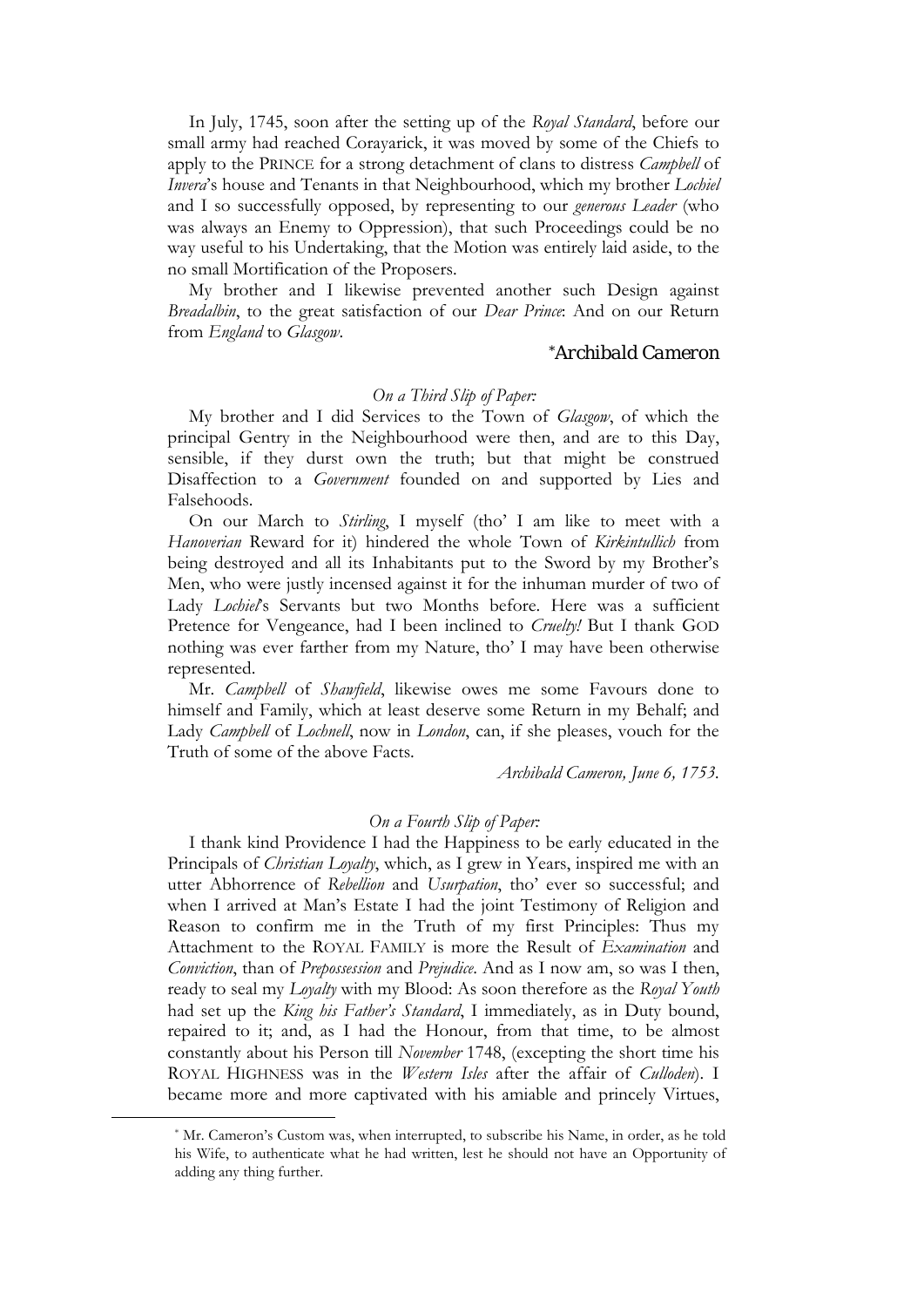which are, indeed, in every Instance, so eminently great, as I want Words to describe.

I can further affirm (and my present Situation and that of my dear PRINCE too, can leave no room to suspect me of Flattery), that as I have been his Companion in the lowest Degree of Adversity ever Prince was reduced to; so I have beheld him too, as it were on the highest Pinnacle of Glory, amidst the continual Applauses, and, I had almost said, Adorations of the most brilliant Court in *Europe*; yet he was always the same, ever affable and courteous, giving constant Proofs of his great Humanity and his Love for his friends and his Country. What great Good to these Nations might not be expected from such a PRINCE, were he in Possession of the *Throne* of his Ancestors! And as to his Courage, none that have heard of his *Glorious Attempt* in 1745, I should think, can call it in Question.

I cannot pass by in Silence that most horrible Calumny raised by the Rebels under the Command of the *inhuman Son* of the *Elector of Hanover*, which served as an Excuse for *unparalleled Butchery*, committed by his Orders, in cold Blood, after the *unhappy affair of Culloden*, viz.: "That we had Orders *to give no Quarter, &c.*" which, if true, must have come to my Knowledge, who had the Honour to serve my ever dear Master in Quality of one of his *Aides de Camp;* and I hereby declare I never *heard of such Orders*. The above is Truth. *Archibald Cameron.*

I likewise declare, *on the Word of a dying Man*, That the last Time I had the Honour to see his Royal Highness, CHARLES PRINCE of WALES, he told me from his own Mouth, and bid me assure his Friends from him, *That he was a Member of the Church of* England.

*Arch. Cameron.*

#### *On a Fifth Slip of Paper:*

To cover the Cruelty of murdering me at this Distance of Time, from the passing of the *unjust Attainder*, I am accused of being deeply engaged in a *new plot* against this Government; which, if I was, neither the Fear of the worst Death their Malice could invent, nor much less the *blustering and noisy Threatnings of the tumultuous Council*, nor even their flattering Promises, could extort any Discovery of it from me; yet not so much as one Evidence was ever produced to make good the Charge. But it is my business to submit, since GOD, in his Alwise Providence, thinks fit to suffer it to be so; and I the more cheerfully resign my Life as it is taken away for doing my Duty to GOD, my King, and Country: Nor is there any Thing in this World I could so much wish to have it prolonged for, as to have another Opportunity of employing the Remainder of it in the same *Glorious Cause*.

#### *Archibald C----.*

I thank God I was not in the least daunted at hearing the bloody Sentence which my *unrighteous Judge,* pronounced with a seeming *Insensibility,* till he came to the Words, *But not till you are dead;* before which he made a Pause, and uttering them with a particular Emphasis, stared me in the Face, to observe, I suppose, if I was as much frightened at them as he perhaps would have been in my Place. As to the Guilt, he said, I had to answer for, as having been instrumental in the Loss of *so many Lives*. Let him and his Constituents see to that; at their Hands, not at mine, will all the Blood that has been shed on that account, be required.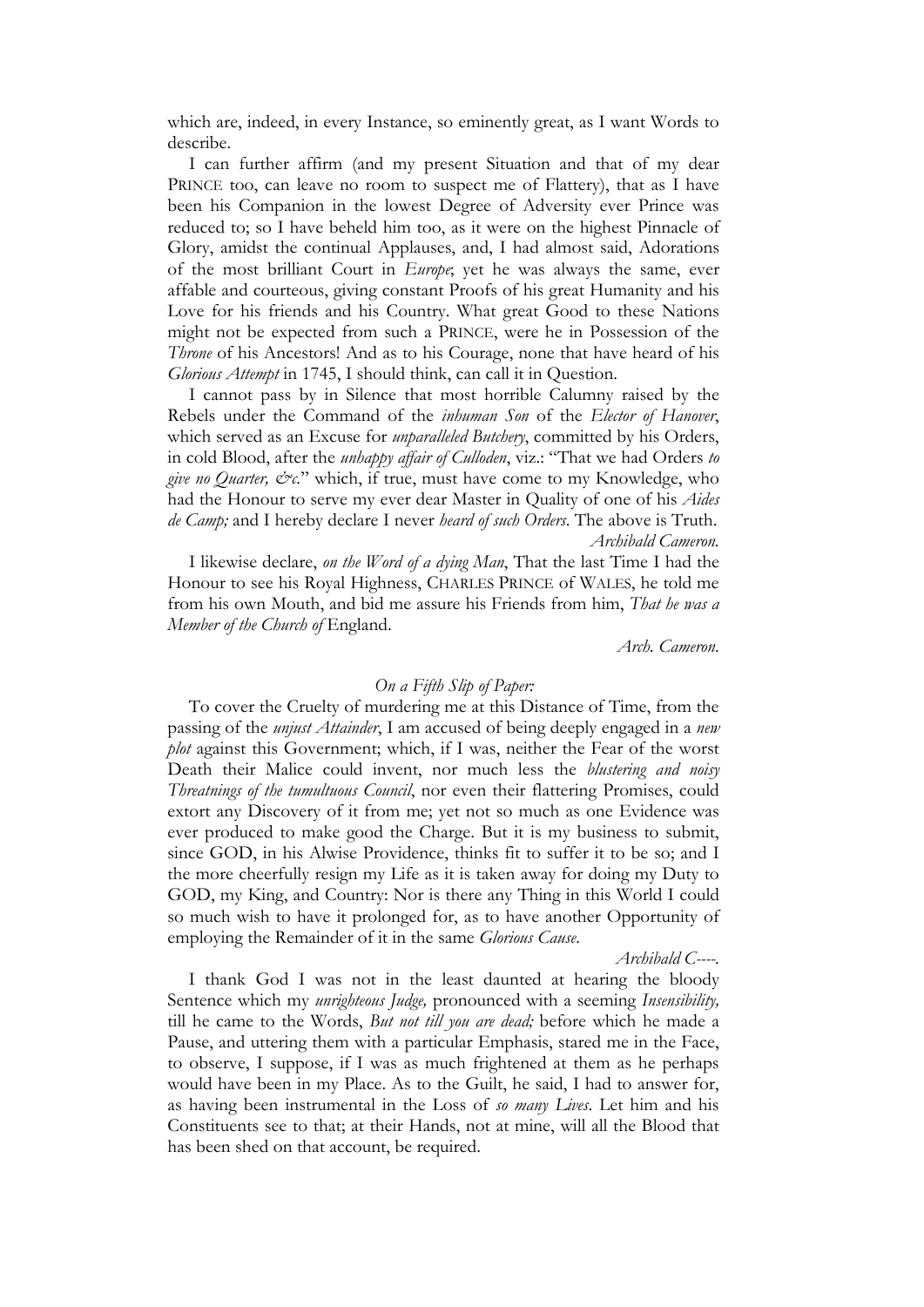GOD, of his infinite Mercy, grant they may prevent the Punishment that hangs over their Heads, by a sincere Repentance, and speedy Return to their Duty. And, I pray GOD to hasten the *Restoration* of the *Royal Family* (without which these miserably divided Nations can never enjoy Peace and Happiness) and that it may please Him to preserve and defend *the King, the Prince of Wales,* and *the Duke of York*, from the Power and Malice of their Enemies; to prosper and reward all my Friends and Benefactors, and to forgive all my Enemies, *Murderers*, and *false Accusers*, from the *Elector* of *Hanover,* and his *Bloody Son*, down to *Samuel Cameron* the basest of their *Spies*, as I freely do from the Bottom of my Heart.

*(Sic subscripsit) Archibald Cameron*

#### *I am now ready to be offered; I have fought a good fight*, All Glory be to God.

The above is a faithful Transcript of what my late dear Husband left with me as his dying Sentiments.

*My Dear Child*, Tower *of* London, June 6th 1753.

## Signed *Jean Cameron*.

T is with the highest Satisfaction, that I have for some Time observed in I'll is with the highest Satisfaction, that I have for some Time observed in you, a sense of Honour and Loyalty, much beyond what could have been expected from a Boy of your Years ; and tho' Death will soon deprive me of being of further Service to my *King*, *Prince*, or *Country*, yet what adds greatly to my Satisfaction, is the Principle you shew in your Letter to your Mother, on the News of my being in Custody, and the Confidence you have of my inviolable Fidelity to the *Royal Cause*. I give you the Joy to assure you, that your Confidence is well grounded, for I have been unalterable, even in the smallest Matters, and my *approaching Death*, and the most revere Usage, does rather serve to confirm than shake my fixt Resolution of remaining so for ever. I am far less concerned about myself, than about my Friends and ruined Country; *They*, not I, claim Pity.--------Tho' I fall a Victim to Truth, Honour, and Uprightness, by the Rage of *H—n* Councils (the declared Enemies of all Virtue) Thanks be to God, I am Hearty, and in much better Health, than I have been for some Years part:; more especially since I saw that Letter which gives me such Hopes of your future Conduct, from the Desire you express in it that I should rather sacrifice my Life, than save it on dishonorable Terms. I thank my God, I was always easier asham'd than frighten'd. I have no Money to leave you a Legacy, but take what is of infinite more Value, viz. above all Things, first, *serve God*; next, your *King*, *Prince*, and *Country*; then be always in your Duty to your *Mother*, *Brothers*, and *Sister*; act honourably and honestly by your Neighbours; meddle in no party Quarrels, but when you are personally wrong'd, demand Justice with Coolness, Regularity, and Resolution, without personal Reflections. Beware of ever speaking to the disadvantage of the absent, even tho' they should deserve it. I recommend to you in a particular Manner the care of your Health; observe great Moderation in eating, and at any rate abstain from heavy and great Suppers: And above all, avoid *whoring* and *drinking*; be a good Œconomist of your little Money and Cloaths; let the Company you keep, be rather of your Betters than your Inferiors ; my *Time* and *writing Implements* allow me only to recommend my Thanks to my *worthy Colonel*; don't neglect your Duty to Him. My Love, and dying Benediction to my